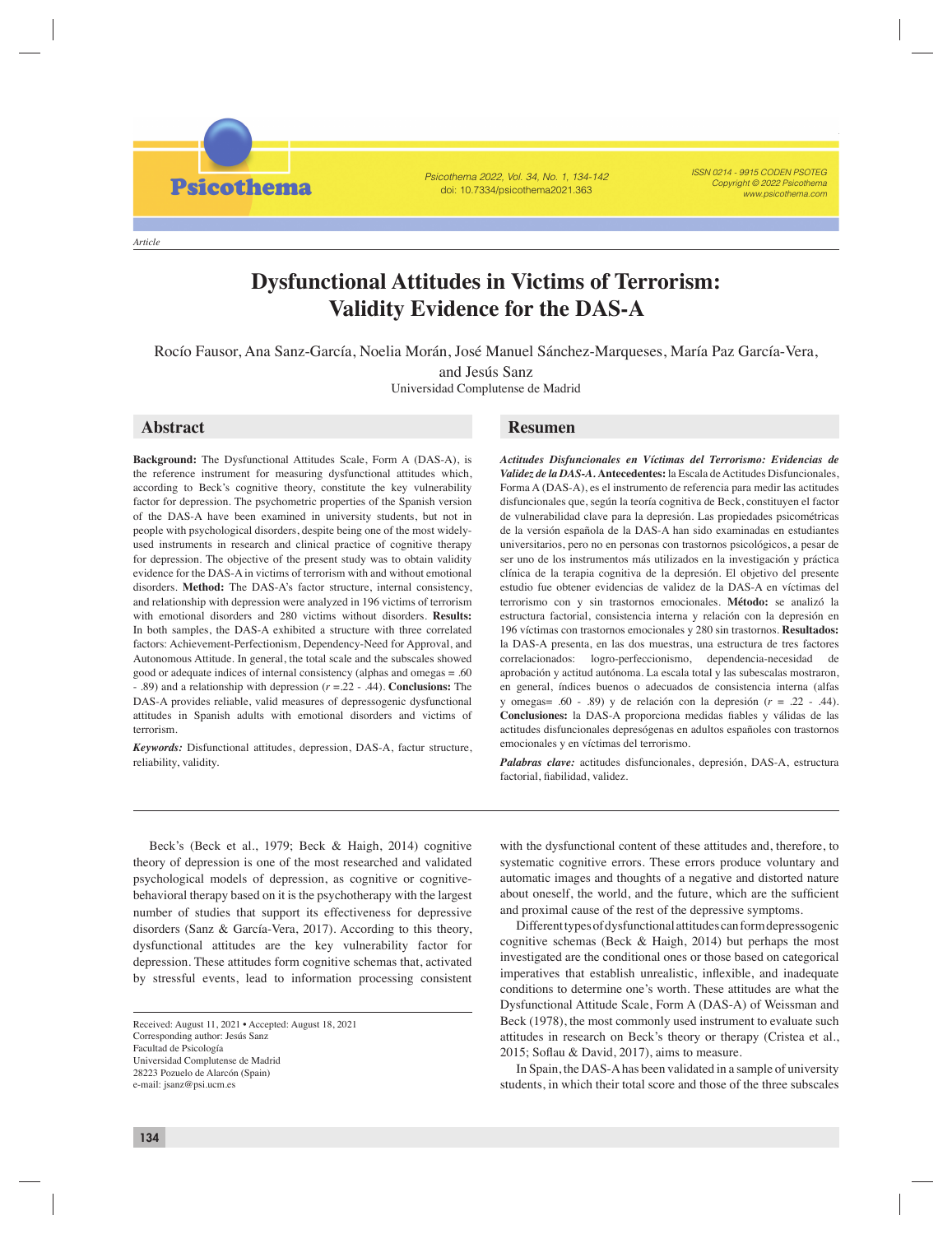created from the results of factor analysis —Achievement, Dependence-Need for Approval, and Autonomous Attitude obtained good or acceptable evidence of validity to distinguish people with and without depressive symptoms, concurrently predict depression, and, except for the Autonomous Attitude subscale, internal consistency (Sanz & Vázquez, 1993, 1994).

Based on these results, the Spanish version of DAS-A has been used in studies with university students (Carrasco Ortiz & Rodríguez Testal, 1998; Ruiz & Odriozola-González, 2016) but also with people with psychological disorders (Cuéllar et al., 2007; Senín-Calderón et al., 2017) or victims of trauma (Vera Guerrero, 2004). However, no study has examined the validity of the Spanish version in samples from these populations. This is important because, for example, in some of these studies with samples of people with psychological disorders (e.g., Cuéllar et al., 2007; Senín-Calderón et al., 2017) or victims of trauma (Vera Guerrero, 2004), the subscales created by Sanz and Vázquez (1993) from the factor structure obtained in university students were used. However, if this structure is not replicated in these other samples, the validity of the subscales would be questionable and, therefore, the results obtained with them would also be questionable.

The scientific literature on the internal structure of DAS-A has found different factorial solutions in different types of samples and even in the same type: one factor (Floyd et al., 2004; Moore et al., 2014), two factors (Cane et al., 1986; Floyd et al., 2004; Vaglum & Falkum, 1999), three factors (Floyd et al., 2004; Sanz & Vázquez, 1993), and four factors (Chioqueta & Stiles, 2006; Şahin  $&$  Şahin, 1992). This reaffirms the need to examine the internal structure that the DAS-A may present in Spanish samples other than university students.

This need is especially important for people with psychological disorders, as the DAS-A is one of the most widely used measures to assess the efficacy of cognitive therapy for depression or to measure the mediators of its therapeutic effects (Cristea et al., 2015). Currently, Spanish researchers studying cognitive therapy or Spanish professionals who apply it have the option of either using a factor structure—and the resulting scoring method obtained with university students, which may not be applicable to their participants or patients, or performing a factor analysis of the DAS-A as a preliminary step, which, in single-case or small group designs, is mathematically unfeasible.

The objective of the present study was to obtain evidence of the validity of the DAS-A, including its internal structure, in two samples of Spanish adults who were victims of terrorism, one suffering from an emotional disorder and the other without any emotional disorder.

#### Method

#### *Participants*

We attempted to contact 1,704 adult victims of terrorism by telephone as part of a broader investigation, carried out in collaboration with the Association of Victims of Terrorism (AVT) and approved by the Ethics Commission of the Faculty of Psychology of the Complutense University of Madrid. Of this initial sample, 476 people underwent a psychological evaluation, during which the DAS-A was applied, as well as a structured diagnostic interview that allowed us to identify 196 people who currently suffered from a mood, anxiety, or post-traumatic stress disorder, and 280 who did not suffer from them. The most important

sociodemographic and clinical characteristics of the two samples of participants are shown in Table 1.

#### *Instruments*

*Dysfunctional Attitude Scale, Form A* (DAS-A; Weissman & Beck, 1978), in its Spanish version (Sanz & Vázquez, 1993). This is a 40-item self-reporting instrument designed to assess the presence and intensity of the dysfunctional attitudes that are characteristic of depressed patients. For each of the DAS-A items, the respondent must indicate on a 7-point Likert scale, the degree to which they agree with the attitude reflected in the item. Each item is scored between 1 (*Strongly disagree*) and 7 (*Strongly agree*), except for 10 items that reflect functional attitudes and that are scored inversely. The DAS-A has obtained adequate evidence of validity in different samples of participants (Cane et al., 1986; Chioqueta & Stiles, 2006; Floyd et al., 2004; Şahin & Şahin, 1992; Vaglum & Falkum, 1999), including people with psychological disorders (Moore et al., 2014). The Spanish version has obtained adequate evidence of validity in university students, in whom, for example, the total score has shown an internal consistency alpha of .84 and a correlation with depression of .36 (Sanz & Vázquez, 1993, 1994).

| Table 1<br>Sociodemographic and Clinical Characteristics of the Participant Samples      |                          |                       |  |  |  |  |
|------------------------------------------------------------------------------------------|--------------------------|-----------------------|--|--|--|--|
|                                                                                          |                          | Victims of terrorism  |  |  |  |  |
| <b>Characteristic</b>                                                                    | <b>Without disorders</b> | <b>With disorders</b> |  |  |  |  |
| Females                                                                                  | 47.8                     | 63.3                  |  |  |  |  |
| Mean age in years $(SD)$                                                                 | 50.19 (15.34)            | 48.84 (12.43)         |  |  |  |  |
| Age range in years                                                                       | $18 - 86$                | $18 - 81$             |  |  |  |  |
| Civil status                                                                             |                          |                       |  |  |  |  |
| Married or living as a couple                                                            | 65.4                     | 67.9                  |  |  |  |  |
| Single                                                                                   | 16.1                     | 14.8                  |  |  |  |  |
| Widowed                                                                                  | 143                      | 11.2                  |  |  |  |  |
| Separated or divorced                                                                    | 4.3                      | 6.1                   |  |  |  |  |
| <b>Studies</b>                                                                           |                          |                       |  |  |  |  |
| None                                                                                     | 0.4                      | 1.0                   |  |  |  |  |
| Primary/Basic                                                                            | 20.7                     | 204                   |  |  |  |  |
| Secondary/High school/Compulsory                                                         | 27.5                     | 29.1                  |  |  |  |  |
| Professional Vocation                                                                    | 160                      | 22.4                  |  |  |  |  |
| University studies                                                                       | 35.4                     | 27.1                  |  |  |  |  |
| Not currently working                                                                    | 49.8                     | 56.8                  |  |  |  |  |
| Link to the attack*                                                                      |                          |                       |  |  |  |  |
| Injured                                                                                  | 284                      | 44.9                  |  |  |  |  |
| Relative of the deceased                                                                 | 42.1                     | 41.3                  |  |  |  |  |
| Relative of the injured                                                                  | 31.7                     | 18.9                  |  |  |  |  |
| Mean time in years since the attack (SD)                                                 | 23.72 (9.42)             | 19.50 (10.62)         |  |  |  |  |
| Mean age at which the attack was suffered (SD)                                           | 27.25 (15.83)            | 29.23 (13.16)         |  |  |  |  |
| Is receiving psychological assistance                                                    | 3.9                      | 16.5                  |  |  |  |  |
| Is receiving psychopharmacological assistance                                            | 12.5                     | 39.4                  |  |  |  |  |
| Current emotional disorders*                                                             |                          |                       |  |  |  |  |
| Post-traumatic stress                                                                    | $\theta$                 | 41.5                  |  |  |  |  |
| Mood                                                                                     | 0                        | 39.3                  |  |  |  |  |
| Anxiety                                                                                  | $\theta$                 | 75.8                  |  |  |  |  |
| Any disorder                                                                             | $\theta$                 | 100                   |  |  |  |  |
| Note: Unless otherwise noted, all data are percentages. *Some participants may fall into |                          |                       |  |  |  |  |

several categories or suffer from various disorders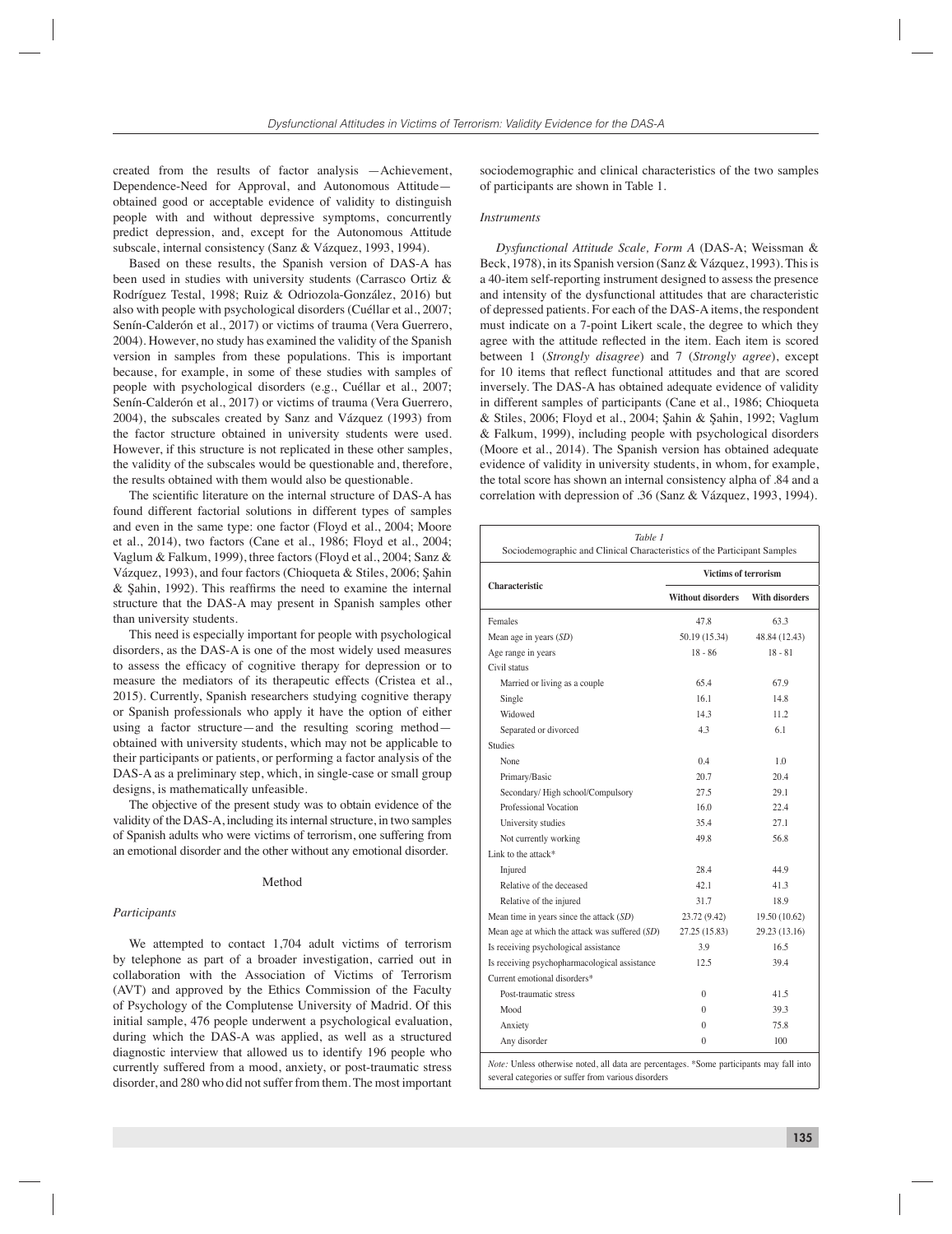*Structured Clinical Interview for Axis I Disorders of the DSM-IV, Clinician Version* (SCID-I-CV; First et al., 1997). For the diagnosis of mood, anxiety, and post-traumatic stress disorders, the corresponding modules of the Spanish translation of the SCID-I-CV were applied (First et al., 1999). The SCID-I-CV has obtained adequate evidence of validity, such as interjudge reliability indices (kappa) of  $.61 - .80$  for major depressive disorder,  $.63 - .75$  for generalized anxiety disorder, and .77 – .88 for post-traumatic stress disorder (Zanarini et al., 2000; Lobbestael et al., 2011).

*Beck Depression Inventory*-*II* (BDI-II; Beck et al., 1996). The Spanish adaptation of the BDI-II (Beck et al., 2011) was applied. This is a self-reporting instrument of 21 items or groups of statements created to assess the presence and severity of depressive symptoms. In each item, the person has to choose the statement that best reflects their condition during the last two weeks, which is valued from 0 to 3 points, such that a score in depressive symptomatology between 0 and 63 is obtained. The Spanish adaptation has obtained good or acceptable evidence of validity in different samples of participants, including people with psychological disorders (Beck et al., 2011), in whom, for example, an alpha of internal consistency of .91 and areas under the ROC curve of .82 – .88 have been obtained to distinguish severity levels of depressive symptomatology (Sanz & García-Vera, 2013; Sanz et al., 2014). In this study, an alpha of .94 was obtained in both victim samples.

### *Procedure*

Participants were informed of the project through a postal letter and articles published in the AVT's quarterly journal. Subsequently, an attempt was made to contact the associates by telephone, and all those contacted were offered the possibility of a face-toface interview. After obtaining their written informed consent, the following instruments were applied during this interview: SCID-I-CV, BDI-II, and DAS-A. All interviews were conducted by psychologists trained through a university diploma focused on psychological care for victims of terrorist attacks, observing interviews, conducting supervised interviews, and holding weekly clinical sessions.

#### *Data Analysis*

Factor analyses were performed on the responses to the DAS-A items in each sample of participants with the FACTOR program (Ferrando & Lorenzo-Seva, 2017), and following the recommendations of Ferrando (2021) and Calderón et al. (2019). Internal consistency analyses were performed with the JASP program (JASP Team, 2020), following the recommendations of Muñiz and Fonseca-Pedrero (2019).

Factor analyses were performed on the matrix of polychoric correlations between items because, in victims with and without disorders, most of the 40 items (25 and 30, respectively) had kurtosis or asymmetry values outside the range that indicates a normal distribution of their scores (-1/+1), and the Mardia kurtosis analysis and multivariate asymmetry revealed statistically significant results for kurtosis.

Bartlett's sphericity test and the Kaiser-Meyer-Olkin (KMO) test were calculated to analyze the adequacy of the data for factor analysis, and five procedures were performed to determine the number of factors to be extracted: Cattell's scree test, Hull's method, Velicer's MAP test, classic parallel analysis, and optimal parallel analysis of Timmerman and Lorenzo-Seva. The number of factors recommended by most of these procedures were extracted with the method of robust unweighted least squares (ULS) because this method does not assume a multivariate normal distribution of the data.

The following goodness-of-fit indices were calculated for each recommended factor solution (with the corresponding criteria for adequate fit) (West et al., 2012): 1)  $\chi^2/df$  ( $\leq$  5); 2) goodness of fit index or GFI ( $\ge$  .95); 3) comparative fit index of Bentler or CFI  $(\geq .95)$ ; 4) non-normal fit index or NNFI  $(\geq .95)$ ; 5) root mean square error of approximation or RMSEA ( $\leq$  .08), and 6) weighted residual mean square root or WRMR (< .90), and, if a single factor was extracted, three additional fit indices for a unidimensional solution were calculated: unidimensional congruence (UniCo), proportion of explained common variance (ECV), and the mean of item residual absolute loadings (MIREAL).

The results of these indices were assessed in the context of the psychological interpretation of the factor loading matrix of the different factor solutions, a matrix that, in the case of the solutions of two or more factors, was rotated with a normalized promax oblique procedure. In the psychological interpretation, the content of the defining items was taken into account, that is, those that presented in these matrices factor loadings ≥ .35 in one factor and lower factor loadings in the rest.

To quantify the degree of convergence between the factor solutions found in the two samples of participants, Tucker's factorial congruence coefficient  $C$  and Pearson's correlation coefficient were calculated, considering that *C*-values of .85 – .94 indicate that two factors are similar, and of  $\geq$  .95 that they are virtually identical, and that a correlation of .75 indicates that two factors have a similar interpretation.

Finally, the internal consistency of the total DAS-A and the subscales defined by the factorial solution considered most appropriate was examined, using the Cronbach alpha and McDonald (1999) omega coefficients. The means and standard deviations of their items, the correlations of their items with the scores of the total scale or of the subscales without the corresponding item (corrected item-total and item-subscale correlations), and the correlations of the total scale and the subscales with depression measures (BDI-II) were calculated.

#### Results

#### *Evidence of Internal Structure*

For the two samples of participants, the results of Bartlett's sphericity tests (2081.9 and 3049, both with  $p < .0001$ ) and of the KMO (.71 and .76, both acceptable) indicated that the polychoric correlation matrices were suitable for factor analysis.

The results of the five procedures for determining the number of factors (Table 2) did not indicate a unanimous factorial solution for any of the samples, but suggested solutions between one and five factors, although the two- and three-factor solutions were suggested by more indices and in more samples, whereas the five-factor solution was only suggested by one of the indices and in one of the samples. Leaving aside the five-factor solution, one, two, three, and four factors were extracted in each sample to compare their goodness-of-fi t indices and their psychological interpretation.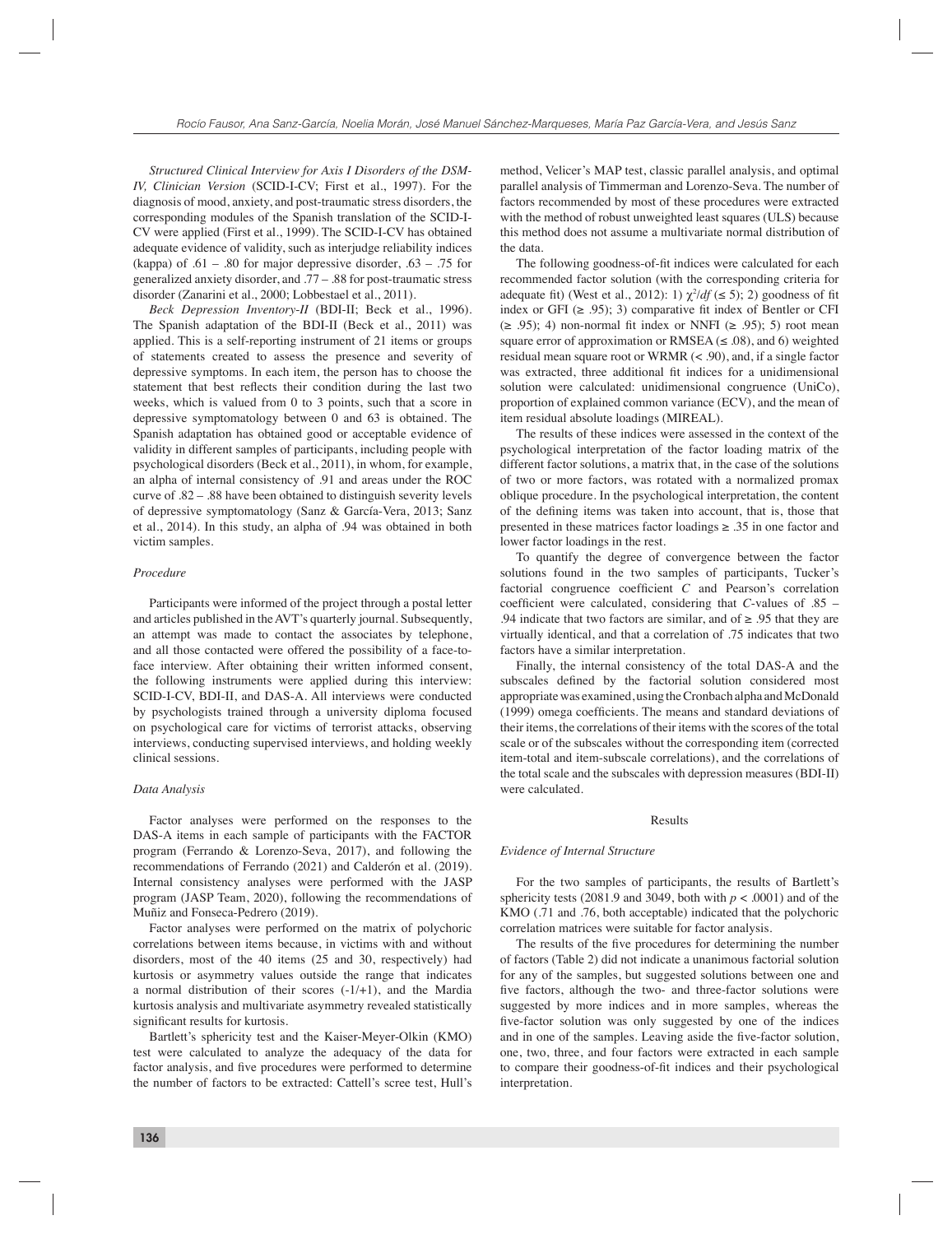| Table 2<br>Recommended Number of Factors to be Extracted from Participant Samples                          |   |   |  |  |  |  |
|------------------------------------------------------------------------------------------------------------|---|---|--|--|--|--|
| Victims of terrorism<br><b>Victims of terrorism</b><br><b>Index</b><br>with disorders<br>without disorders |   |   |  |  |  |  |
| Cattell's scree test                                                                                       | 3 | 2 |  |  |  |  |
| Optimal parallel analysis                                                                                  | 3 | 3 |  |  |  |  |
| Classic parallel analysis                                                                                  |   | 5 |  |  |  |  |
| Hull's method                                                                                              |   |   |  |  |  |  |
| Velicer's MAP test                                                                                         |   |   |  |  |  |  |

The goodness-of-fit indices are shown in Table 3 and, although all the solutions seemed to have good indices in general, some solutions were found in both samples in which the six indices unanimously obtained acceptable or good values, in particular, the three- and four-factor solutions. Therefore, for the two samples, the one- and two-factor solutions were discarded because two of the three indices that specifically evaluated the fit of a single-factor solution (UniCo and ECV) suggested that the solution did not fit the data well in any of the samples.

The rotated matrices of the factor loadings of the threefactor solutions consistently indicated in both samples a factor defined by Items 3, 4, 5, 8, 9, 10, 13, 14, 15, 20, 21, 26, and 31, which reflects dysfunctional attitudes related to achievement and perfectionism. The second factor was defined by Items 7, 19, 28, 32, 34, 38, and 39, which reflects dysfunctional attitudes related to dependence on others and the need for their approval. The third factor, defined by the inverse Items  $2$ ,  $17$ ,  $29$ ,  $30$ ,  $35$ , and  $37$ , reflects functional or adaptive attitudes related to autonomy, with the capacity to realize that the potential for happiness and selfesteem does not come from the outside but rather depends on oneself (Table 4).

The rotated matrices of the four-factor solutions also showed three initial factors similar to the previous ones in both samples of participants but they also showed a fourth factor defined by only three items (28, 39, and 40) in the victims with disorders and also by only three items (3, 4, and 5) but different from the previous three, in victims without disorders, so this fourth factor was discarded in both samples.

In summary, the results of the factor analyses indicated that the internal structure of DAS-A in both samples was trifactorial and that the three factors were very similar, especially that of Achievement-Perfectionism because, for this factor, both the correlation coefficient between the two matrices of factor loadings  $(r = .82)$  and the congruence coefficient  $(C = .91)$  exceeded the standards that indicate that it is identical in both samples. For the factors of Dependence and Autonomous Attitude, the correlation coefficients ( $r = .80$  and .79, respectively) exceeded the standard that indicates that these factors were similar in both samples, but not the congruence standards  $(C = .83$  and .84, respectively), although they were very close to the standard of .85.

In the two samples, the Achievement-Perfection factor had a statistically significant and large correlation ( $r \geq .50$ ) with the factor of Dependence-Need for Approval, with a value of .60 ( $p = .001$ ) in victims with disorders and of .67 ( $p = .001$ ) in victims without disorders. The Achievement-Perfectionism factor had a statistically significant and negative correlation with the factor of Autonomous Attitude, between almost moderate (.30  $\leq r < .50$ ) and large, in particular, with a value of  $-.29$  ( $p = .001$ ) in victims with disorders and of  $-.62$  ( $p = .001$ ) in victims without disorders. Finally, the Dependence factor had a statistically significant and negative correlation with the Autonomous Attitude factor, between moderate and large, specifically, with a value of  $-42$  ( $p = .001$ ) in victims with disorders and of  $-.52$  ( $p = .001$ ) in victims without disorders.

#### *Evidence of Internal Consistency*

The finding of a three-factor structure justified the creation of three subscales in the DAS-A based on the items whose factor loadings defined in both samples the factors of Achievement-Perfectionism, Dependence-Need for Approval, and Autonomous Attitude, although, to increase the reliability of the last two subscales, two items whose factor loadings exceeded .35 in one of the samples and were very close (.34) in the other sample were also included. Thus, based on the results of Table 4, the Achievement-Perfectionism subscale was composed of the Items 3, 4, 5, 8, 9, 10, 13, 14, 15, 20, 21, 26, and 31; the Dependency-Need for Approval subscale contained the Items 7, 19, 28, 32, 34, 38, and 39, plus Item 27; and the Autonomous Attitude subscale was made up of

| Table 3<br>Fit Indices of the DAS-A Factorial Solutions in the Participant Samples                                                                                 |                                        |         |         |             |                                     |         |         |             |
|--------------------------------------------------------------------------------------------------------------------------------------------------------------------|----------------------------------------|---------|---------|-------------|-------------------------------------|---------|---------|-------------|
| <b>Index</b>                                                                                                                                                       | Victims of terrorism without disorders |         |         |             | Victims of terrorism with disorders |         |         |             |
|                                                                                                                                                                    | 1 F                                    | $2$ FF  | 3 FF    | <b>4 FF</b> | 1 F                                 | $2$ FF  | 3 FF    | <b>4 FF</b> |
| % of explained variance                                                                                                                                            | 28%                                    | 34%     | 39%     | 43%         | 27%                                 | 34%     | 40%     | 45%         |
| $\chi^2$ / gl                                                                                                                                                      | $1.79*$                                | 1.48*   | $1.37*$ | $1.33*$     | $1.65*$                             | $1.41*$ | $1.22*$ | $1.13*$     |
| <b>GFI</b>                                                                                                                                                         | .926                                   | .949    | .959*   | .967*       | .913                                | .939    | .955*   | $.963*$     |
| <b>CFI</b>                                                                                                                                                         | $.962*$                                | .978*   | .984*   | .988*       | .954*                               | .973*   | .986*   | .992*       |
| <b>NNFI</b>                                                                                                                                                        | .960*                                  | .976*   | .981*   | .986*       | .952*                               | .970*   | .983*   | .990*       |
| <b>RMSEA</b>                                                                                                                                                       | $.053*$                                | $.042*$ | $.037*$ | $.032*$     | $.058*$                             | $.046*$ | $.034*$ | $.027*$     |
| <b>WRMR</b>                                                                                                                                                        | $.068*$                                | $.056*$ | $.050*$ | $.045*$     | $.076*$                             | $.064*$ | $.055*$ | $.050*$     |
| Unidimensionality indices                                                                                                                                          |                                        |         |         |             |                                     |         |         |             |
| UniCo                                                                                                                                                              | .854                                   |         |         |             | .824                                |         |         |             |
| <b>ECV</b>                                                                                                                                                         | .814                                   |         |         |             | .804                                |         |         |             |
| <b>MIREAL</b>                                                                                                                                                      | $.206*$                                |         |         |             | $.187*$                             |         |         |             |
| <i>Note</i> : 1F, 2FF, 3FF, and 4FF = Solutions of one, two, three, and four factors, respectively. *Acceptable or good indices according to conventional criteria |                                        |         |         |             |                                     |         |         |             |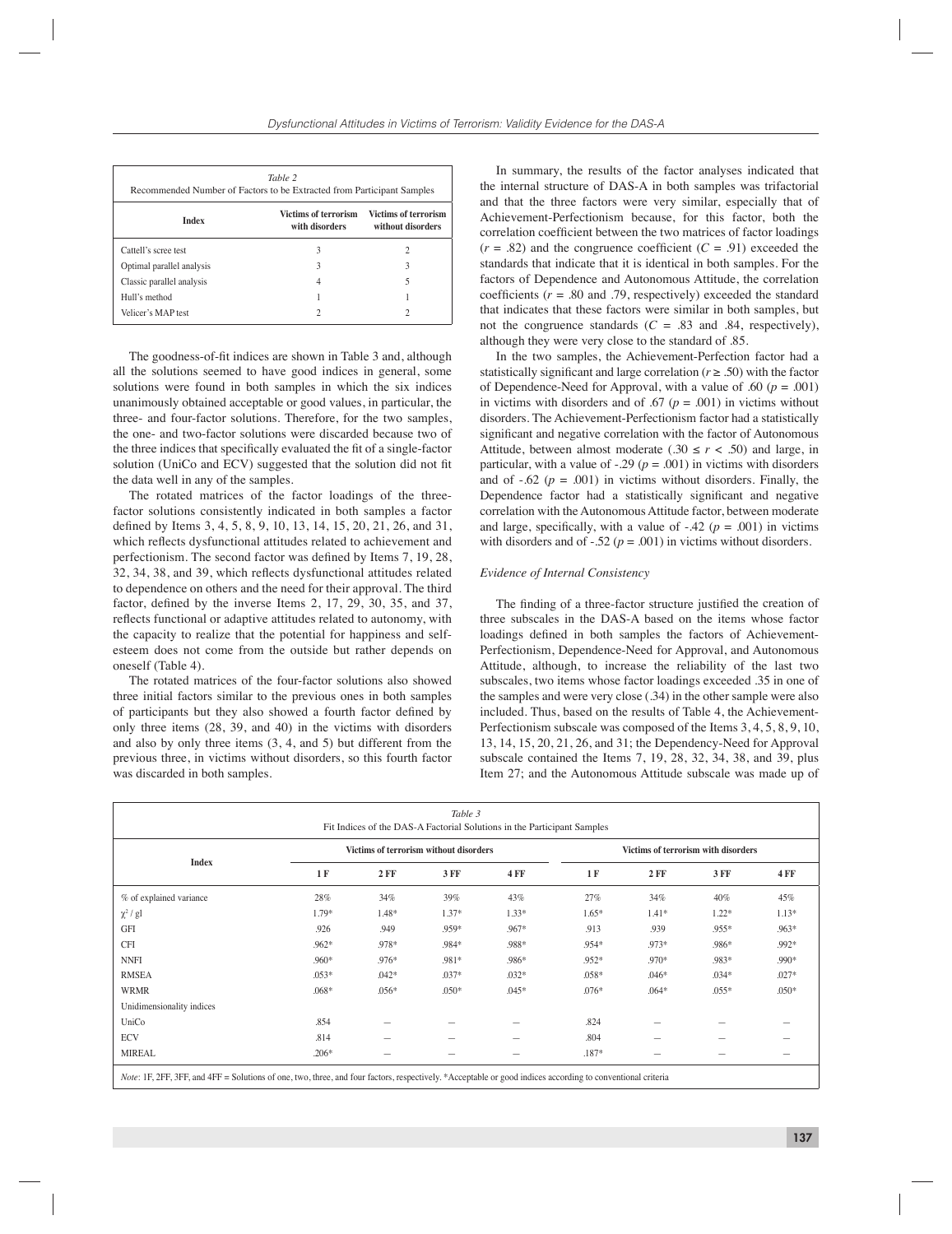| Table 4<br>Rotated Matrix of Factor Loadings of DAS-A Three-Factor Solutions in the<br>Participant Samples |          |                               |                                                                          |          |                           |          |  |  |
|------------------------------------------------------------------------------------------------------------|----------|-------------------------------|--------------------------------------------------------------------------|----------|---------------------------|----------|--|--|
| Item                                                                                                       |          | <b>Victims with disorders</b> |                                                                          |          | Victims without disorders |          |  |  |
|                                                                                                            | Factor 1 | Factor 2                      | Factor 3                                                                 | Factor 1 | Factor 2                  | Factor 3 |  |  |
| 1                                                                                                          | .540     |                               |                                                                          |          |                           | $-.392$  |  |  |
| $2*$                                                                                                       |          |                               | .615                                                                     |          |                           | .499     |  |  |
| 3                                                                                                          | .655     |                               |                                                                          | .459     |                           |          |  |  |
| $\overline{4}$                                                                                             | .736     |                               |                                                                          | .723     |                           |          |  |  |
| 5                                                                                                          | .486     |                               |                                                                          | .622     |                           |          |  |  |
| $6*$                                                                                                       |          | .401                          | .635                                                                     |          |                           |          |  |  |
| 7                                                                                                          |          | .377                          |                                                                          |          | .396                      |          |  |  |
| 8                                                                                                          | .786     |                               |                                                                          | .664     |                           |          |  |  |
| 9                                                                                                          | .894     |                               |                                                                          | .572     |                           |          |  |  |
| 10                                                                                                         | .690     |                               |                                                                          | .469     |                           |          |  |  |
| 11                                                                                                         | .518     |                               |                                                                          | .397     |                           | .742     |  |  |
| $12*$                                                                                                      |          |                               | .412                                                                     |          |                           |          |  |  |
| 13                                                                                                         | .578     |                               |                                                                          | .730     |                           |          |  |  |
| 14                                                                                                         | .695     |                               |                                                                          | .658     |                           |          |  |  |
| 15                                                                                                         | .690     |                               |                                                                          | .676     |                           |          |  |  |
| 16                                                                                                         |          | .428                          |                                                                          | .312     |                           |          |  |  |
| $17*$                                                                                                      |          |                               | .591                                                                     |          |                           | .619     |  |  |
| 18                                                                                                         |          | .377                          |                                                                          |          |                           |          |  |  |
| 19                                                                                                         | .343     | .406                          |                                                                          |          | .523                      |          |  |  |
| 20                                                                                                         | .725     |                               |                                                                          | .528     |                           |          |  |  |
| 21                                                                                                         | .373     | .335                          |                                                                          | .432     | .300                      |          |  |  |
| 22                                                                                                         | .386     |                               |                                                                          | .325     | .331                      |          |  |  |
| 23                                                                                                         | .494     |                               |                                                                          | .519     |                           |          |  |  |
| $24*$                                                                                                      |          |                               | .336                                                                     |          |                           | .586     |  |  |
| 25                                                                                                         |          |                               |                                                                          |          | .356                      |          |  |  |
| 26                                                                                                         | .556     |                               |                                                                          | .726     |                           |          |  |  |
| 27                                                                                                         |          | .361                          |                                                                          | .337     | .337                      |          |  |  |
| 28                                                                                                         |          | .544                          |                                                                          |          | .637                      |          |  |  |
| $29*$                                                                                                      |          |                               | .579                                                                     |          |                           | .595     |  |  |
| $30*$                                                                                                      |          | $-312$                        | .347                                                                     |          |                           | .433     |  |  |
| 31                                                                                                         | .511     |                               |                                                                          | .530     |                           |          |  |  |
| 32                                                                                                         |          | .591                          |                                                                          |          | .603                      |          |  |  |
| 33                                                                                                         | .340     | .302                          |                                                                          |          | .480                      |          |  |  |
| 34                                                                                                         |          | .525                          |                                                                          |          | .442                      |          |  |  |
| $35*$                                                                                                      |          | $-324$                        | .401                                                                     |          |                           | .559     |  |  |
| 36                                                                                                         | .329     |                               |                                                                          | .523     |                           |          |  |  |
| $37*$                                                                                                      |          |                               | .453                                                                     |          |                           | .636     |  |  |
| 38                                                                                                         |          | .515                          |                                                                          |          | .397                      |          |  |  |
| 39                                                                                                         |          | .584                          |                                                                          |          | .610                      | .327     |  |  |
| 40*                                                                                                        |          | $-320$                        |                                                                          | .367     |                           | .550     |  |  |
|                                                                                                            |          |                               | <i>Note</i> : Factor loadings < .30 are not displayed. $*$ Inverse items |          |                           |          |  |  |

The results of the internal consistency analyses of all these scores in the two samples are shown in Table 5. According to the standards of Hernández et al. (2006), these results revealed generally excellent ( $\geq$  .85) or good (.80  $\leq$  alpha/omega  $\lt$  .85) internal consistency coefficients for the total scale and the Achievement-Perfectionism subscale; adequate  $(.70 \le \text{alpha}/$ omega < .80) or adequate but with some deficiencies (.60  $\leq$  alpha/ omega < .70) for the Dependency scale; and adequate but with some deficiencies for the Autonomous Attitude subscale.

Table 6 shows the mean, standard deviation, and item-total and item-subscale correlations for each item of the DAS-A. The last ones indicated good internal consistency indices for all the items of the Achievement-Perfectionism and Dependency subscales, as their item-total and item-subscale correlations exceeded in all cases and both samples the value of .30, except for Item 5 (Achievement-Perfectionism) and Item 39 (Dependence-Need for Approval). However, the items of the Autonomous Attitude subscale had worse indices, as none had item-total correlations ≥ .30 in either sample and only two had item-subscale correlations  $\geq$  .30 in both samples. Regarding the 12 items that do not belong to any subscale, we found six that had item-total correlations  $\geq 0.30$ in both samples, but also three with very poor indices of internal consistency, as they had item-total correlations of less than .10 in one of the samples (Items 6, 36, and 25).

The problems of internal consistency of these three items did not seem to be related to low variability or floor or ceiling effects in their scores, as all three showed means and standard deviations similar to those obtained by most of the remaining DAS-A items, which had means approximately between 2 and 5 in victims with disorders and between 1.5 and 3.5 in victims without disorders.

#### *Evidence of Relationship with a Criterion*

In the two samples of participants, statistically significant and moderate correlations of .38 ( $p = .001$ ) were found between the measures of depression and the scores on the total DAS-A in victims with disorders and of .36 ( $p = .001$ ) in victims without disorders, and between measures of depression and scores on the Achievement-Perfectionism subscale of .44 ( $p = .001$ ) in victims with disorders and of .33 ( $p = .001$ ) in victims without disorders. For the Dependency-Need for Approval subscale, correlations with depression were also statistically significant, albeit small, in both samples, of .22 ( $p = .002$ ) in victims with disorders and of .23 ( $p = .001$ ) in victims without disorders. As might be expected, correlations with measures of depression for the Autonomous Attitude subscale were negative: in victims with emotional disorders, it was not statistically significant  $(r = .07, p = .302)$ , whereas in victims without disorders, it was significant and small  $(r = -0.27, p = .001)$ .

| <i>Note:</i> Factor loadings < .30 are not displayed. * Inverse items                                                                   | Table 5<br>Internal Consistency of DAS-A Scores in the Participant Samples |                             |                |      |                          |  |
|-----------------------------------------------------------------------------------------------------------------------------------------|----------------------------------------------------------------------------|-----------------------------|----------------|------|--------------------------|--|
| e Items 2, 17, 29, 30, 35, and 37, plus Item 24. The moderate-                                                                          |                                                                            | <b>Victims of terrorism</b> |                |      |                          |  |
| rge correlations between the three factors justified the obtaining<br>nd validity of a total score in the DAS-A. The means and standard | <b>Scores</b>                                                              |                             | With disorders |      | <b>Without disorders</b> |  |
| eviations of this total score and those of the subscales are shown                                                                      |                                                                            | Alfa                        | Omega          | Alfa | Omega                    |  |
| Table 6. These scores were normally distributed in both samples<br>curtosis and skewness indices within the $-1/+1$ range), except for  | Total                                                                      | .89                         | .89            | .87  | .86                      |  |
| e total and Achievement-Perfectionism scores in victims without                                                                         | Achievement                                                                | .87                         | .88            | .83  | .83                      |  |
|                                                                                                                                         | Dependency                                                                 | .76                         | .77            | .68  | .68                      |  |
| isorders (skewness within the range, but kurtosis of 1.52 and<br>17 respectively)                                                       | Autonomous Attitude                                                        | .60                         | .60            | .64  | .64                      |  |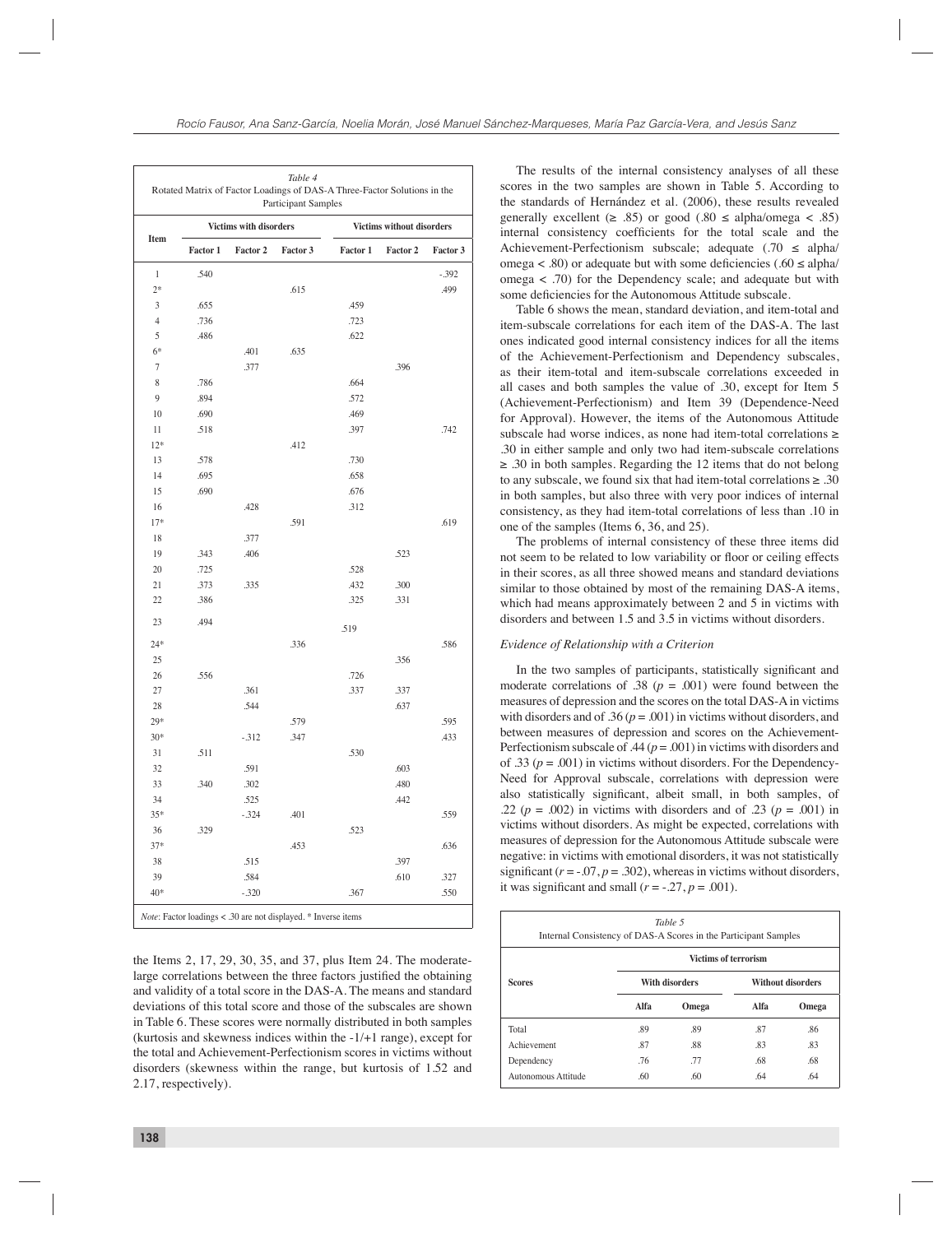According to the standards of Hernández et al. (2016), in general, correlations with depression would be considered adequate evidence of validity for the total DAS-A and the subscale of Achievement-Perfectionism ( $.35 \le r < .45$ ), and adequate but with some deficiencies for the subscales of Dependence-Need for Approval and Autonomous Attitude (.20  $\le r < .35$ ).

| Table 6<br>Means, Standard Deviations, and Internal Consistency Indices of DAS-A Items in the Participant Samples                             |                        |       |              |           |                                  |                   |              |           |
|-----------------------------------------------------------------------------------------------------------------------------------------------|------------------------|-------|--------------|-----------|----------------------------------|-------------------|--------------|-----------|
|                                                                                                                                               | Victims with disorders |       |              |           | <b>Victims without disorders</b> |                   |              |           |
| Subscale / Item                                                                                                                               | Mean                   | SD    | $r_{_{i:t}}$ | $r_{i-s}$ | Mean                             | $\boldsymbol{SD}$ | $r_{_{i:t}}$ | $r_{i-s}$ |
| Achievement                                                                                                                                   |                        |       |              |           |                                  |                   |              |           |
| $\mathfrak{Z}$                                                                                                                                | 3.74                   | 2.01  | .450         | .500      | 2.94                             | 1.78              | .343         | .332      |
| $\overline{4}$                                                                                                                                | 3.29                   | 1.99  | .507         | .599      | 2.65                             | 1.81              | .430         | .508      |
| 5                                                                                                                                             | 3.07                   | 1.98  | .384         | .399      | 2.57                             | 1.81              | .214         | .290      |
| 8                                                                                                                                             | 2.19                   | 1.89  | .486         | .552      | 1.89                             | 1.65              | .411         | .480      |
| 9                                                                                                                                             | 2.53                   | 1.99  | .615         | .690      | 1.73                             | 1.38              | .629         | .652      |
| 10                                                                                                                                            | 2.69                   | 2.00  | .629         | .649      | 2.09                             | 1.74              | .548         | .558      |
| 13                                                                                                                                            | 2.51                   | 1.72  | .595         | .576      | 2.25                             | 1.78              | .443         | .478      |
| 14                                                                                                                                            | 2.43                   | 1.86  | .620         | .660      | 1.83                             | 1.47              | .448         | .520      |
| 15                                                                                                                                            | 2.45                   | 1.81  | .542         | .583      | 1.78                             | 1.50              | .436         | .501      |
| 20                                                                                                                                            | 2.39                   | 1.82  | .605         | .634      | 1.82                             | 1.51              | .565         | .533      |
| 21                                                                                                                                            | 3.26                   | 2.05  | .504         | .479      | 2.49                             | 1.91              | .528         | .495      |
| 26                                                                                                                                            | 1.99                   | 1.61  | .527         | .491      | 1.67                             | 1.45              | .509         | .527      |
| 31                                                                                                                                            | 3.28                   | 2.12  | .360         | .397      | 2.09                             | 1.61              | .400         | .423      |
| Dependency                                                                                                                                    |                        |       |              |           |                                  |                   |              |           |
| 7                                                                                                                                             | 3.09                   | 2.01  | .544         | .496      | 2.34                             | 1.81              | .367         | .368      |
| 19                                                                                                                                            | 2.62                   | 1.92  | .623         | .531      | 1.87                             | 1.46              | .552         | .439      |
| 27                                                                                                                                            | 4.24                   | 2.14  | .363         | .405      | 3.57                             | 2.06              | .302         | .287      |
| 28                                                                                                                                            | 4.17                   | 2.13  | .322         | .393      | 3.52                             | 2.15              | .330         | .396      |
| 32                                                                                                                                            | 3.29                   | 2.05  | .572         | .592      | 2.49                             | 1.86              | .479         | .481      |
| 34                                                                                                                                            | 2.70                   | 1.99  | .547         | .550      | 2.06                             | 1.76              | .366         | .349      |
| 38                                                                                                                                            | 4.13                   | 1.88  | .449         | .486      | 3.45                             | 1.84              | .418         | .398      |
| 39                                                                                                                                            | 4.85                   | 2.12  | .162         | .285      | 4.59                             | 2.07              | .138         | .313      |
| Autonomy                                                                                                                                      |                        |       |              |           |                                  |                   |              |           |
| $2*$                                                                                                                                          | 2.50                   | 1.86  | .270         | .407      | 2.07                             | 1.69              | .290         | .271      |
| $17*$                                                                                                                                         | 2.42                   | 1.99  | .239         | .338      | 2.11                             | 1.92              | .385         | .399      |
| $24*$                                                                                                                                         | 3.36                   | 2.05  | .259         | .288      | 2.89                             | 2.01              | .250         | .366      |
| $29*$                                                                                                                                         | 3.32                   | 2.03  | .153         | .344      | 1.79                             | 1.98              | .278         | .423      |
| $30*$                                                                                                                                         | 3.75                   | 2.07  | .153         | .295      | 3.37                             | 2.05              | .308         | .352      |
| $35*$                                                                                                                                         | 3.74                   | 2.13  | .212         | .295      | 3.32                             | 2.35              | .194         | .277      |
| $37*$                                                                                                                                         | 3.52                   | 2.13  | .195         | .237      | 2.75                             | 1.87              | .261         | .353      |
| No subscale                                                                                                                                   |                        |       |              |           |                                  |                   |              |           |
| $\mathbf{1}$                                                                                                                                  | 2.39                   | 1.82  | .402         |           | 2.03                             | 1.56              | .284         |           |
| $6*$                                                                                                                                          | 3.04                   | 2.21  | .036         |           | 2.86                             | 2.13              | .205         |           |
| 11                                                                                                                                            | 3.59                   | 2.14  | .310         |           | 2.85                             | 1.97              | .305         |           |
| $12*$                                                                                                                                         | 2.70                   | 1.87  | .222         |           | 2.33                             | 1.84              | .344         |           |
| 16                                                                                                                                            | 2.59                   | 1.93  | .543         |           | 2.07                             | 1.69              | .462         |           |
| 18                                                                                                                                            | 3.99                   | 1.95  | .311         |           | 3.51                             | 2.05              | .379         |           |
| 22                                                                                                                                            | 3.12                   | 2.21  | .473         |           | 2.48                             | 1.90              | .519         |           |
| 23                                                                                                                                            | 4.39                   | 1.93  | .438         |           | 3.42                             | 2.04              | .418         |           |
| 25                                                                                                                                            | 4.60                   | 2.03  | .255         |           | 4.85                             | 1.86              | .043         |           |
| 33                                                                                                                                            | 2.66                   | 1.91  | .549         |           | 1.83                             | 1.53              | .448         |           |
| 36                                                                                                                                            | 3.03                   | 2.16  | .083         |           | 2.84                             | 2.19              | .199         |           |
| $40*$                                                                                                                                         | 4.20                   | 2.08  | .216         |           | 3.76                             | 2.24              | .160         |           |
| Achievement                                                                                                                                   | 39.41                  | 16.65 |              |           | 30.65                            | 13.18             |              |           |
| Dependency                                                                                                                                    | 29.11                  | 9.99  |              |           | 23.90                            | 8.41              |              |           |
| Autonomy                                                                                                                                      | 33.38                  | 7.72  |              |           | 36.67                            | 7.81              |              |           |
| Total                                                                                                                                         | 127.88                 | 34.44 |              |           | 105.86                           | 29.73             |              | —         |
| Note: $r_{i,t}$ = Corrected item-total correlation. $r_{i,s}$ = Corrected item-subscale correlation. *Inverse items with their score reversed |                        |       |              |           |                                  |                   |              |           |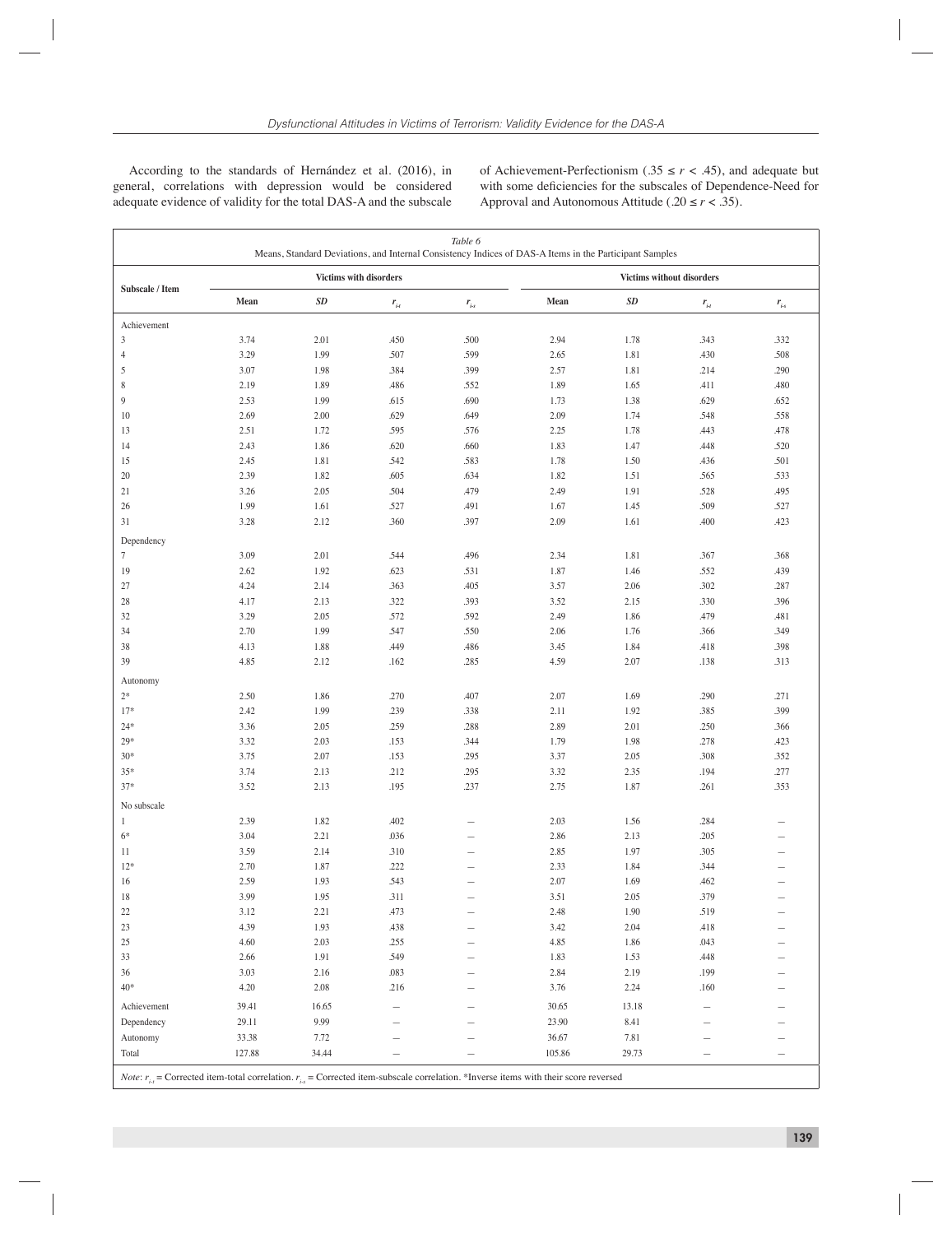#### Discussion

The main objective of this study was to obtain validity evidence of the Spanish version of the DAS-A in two samples of adult victims of terrorism, one with emotional disorders and the other without emotional disorders. The results allow us to affirm that, at least in these two samples, the DAS-A measurements present adequate validity indices in internal structure, internal consistency, and concurrent relationship with depression.

Indeed, the results suggest, firstly, that the DAS-A presents an internal structure of three factors—Achievement-Perfectionism, Dependence-Need for Approval, and Autonomous Attitude that correlate with each other moderately or highly, which is consistent with Beck's cognitive theory. This structure is very similar in both samples of participants and is consistent with the three-factor structure found by Sanz and Vázquez (1993) in Spanish university students, whose factors were named the same. In fact, the Achievement-Perfectionism subscale created from the homonymous factor of this study shares 9 of its 13 items with the Achievement subscale, also of 13 items, created by Sanz and Vázquez from the factor discovered in their study. Likewise, the Dependency-Need for Approval subscale of this study shares 6 of its 8 items with the homonymous 8-item subscale of Sanz and Vázquez, whereas the Autonomous Attitude subscale shares 5 of its 7 items with the homonymous 6-item subscale of Sanz and Vázquez.

Moreover, although some studies have found that the internal structure of the DAS-A is composed of one, two, three, or four factors, these studies also suggest that the most solid findings replicated in different samples are those that point to a first factor related to issues of achievement and perfectionism and a second factor related to issues of dependence and need for approval. These two factors have not only been found in two-factor solutions (Cane et al., 1986; Vaglum & Falkum, 1999) but also in the three- and four-factor solutions (Chioqueta & Stiles, 2006; de Graaf et al., 2009; Şahin & Şahin, 1992). These two factors coincide with the first two factors of this study; in this sense, the results presented herein corroborate their solidity.

The results also show that the scores of the total scale and the subscales of the DAS-A, in general, present in the two samples of participants good or adequate indices of internal consistency, except for the scores of the subscale of Autonomous Attitude, whose indices were adequate, but with some deficiencies. In fact, almost all of the items in the Achievement and Dependence subscales show adequate internal consistency indices in both victim samples (corrected item-subscale correlations  $\geq$  .30), but most of the items in the Autonomous Attitude subscale have indices of less than .30 in one of the samples.

In addition, the results indicate that the total scale and subscale scores have significant and small or moderate correlations with measures of the construct—namely, depression—with which dysfunctional attitudes should have a significant relationship, as they are conceived as cognitive vulnerability factors for depression. This pattern of correlations is consistent in the two samples, except for the Autonomous Attitude subscale, which, in the sample of victims with emotional disorders, did not show a significant correlation with depression.

These lower validity pieces of evidence for the Autonomous Attitude subscale recommend that it be used with some caution because, moreover, the subscale and its underlying factor are made up of inverse items and, therefore, the grouping of the inverse items of the DAS-A may respond more to a method factor than to a content factor, as has appeared in previous studies (Chioqueta & Stiles, 2006; Şahin & Şahin, 1992). In fact, several studies warn about the psychometric problems of using direct and inverse items on the same scale (Suárez-Álvarez et al., 2018). Although there are mathematical procedures that allow avoiding these problems while maintaining the purpose of the inverse items to control for the effects of acquiescence (Vigil-Colet et al., 2020), these problems also suggest the possibility of developing a Spanish version of the DAS-A that eliminates the inverse items and focuses on the two subscales, Achievement-Perfectionism and Dependence-Need for Approval, which appear consistently in the two samples of victims of terrorism in this study and in that of university students of Sanz and Vázquez (1993). This, precisely, was the strategy followed by Graaf et al. (2009) to build a revised version of the DAS-A based on the results obtained in a sample of the general Dutch population, a version that also works well in Spanish samples composed mostly of university students (Ruiz et al., 2015).

In summary, the results of this study offer empirical support for the validity of the interpretations of the scores of the total scale and subscales of DAS-A, especially those of Achievement-Perfectionism and Dependence-Need for Approval, as measures of dysfunctional depressogenic attitudes.

However, this conclusion and the previous ones should be assessed in light of the limitations of this study. The most important is that the participants were not selected by a random procedure, but belonged to convenience samples and, therefore, are susceptible to the biases of this type of sampling. Consequently, it would be useful to obtain evidence of the validity of DAS-A in other Spanish samples of people with psychological disorders or who have suffered traumas other than a terrorist attack. It would also be useful to examine other sources of evidence of validity not addressed in this study (e.g., test-retest reliability, relationship with other measures of dysfunctional attitudes).

Despite these limitations, the findings of this study suggest, for example, that the DAS-A can be applied with adequate psychometric guarantees in people with post-traumatic stress disorders, and mood or anxiety disorders, which facilitates the psychological evaluation of these people when they receive cognitive or cognitive-behavioral therapy for these disorders, precisely one of the first choice psychological therapies for them (Fonseca Pedrero et al., 2021; García-Vera et al., 2021).

#### Acknowledgements

This work has been made possible in part by a research grant from the Spanish Ministry of Science, Innovation, and Universities (PGC2018-098387-B-I00).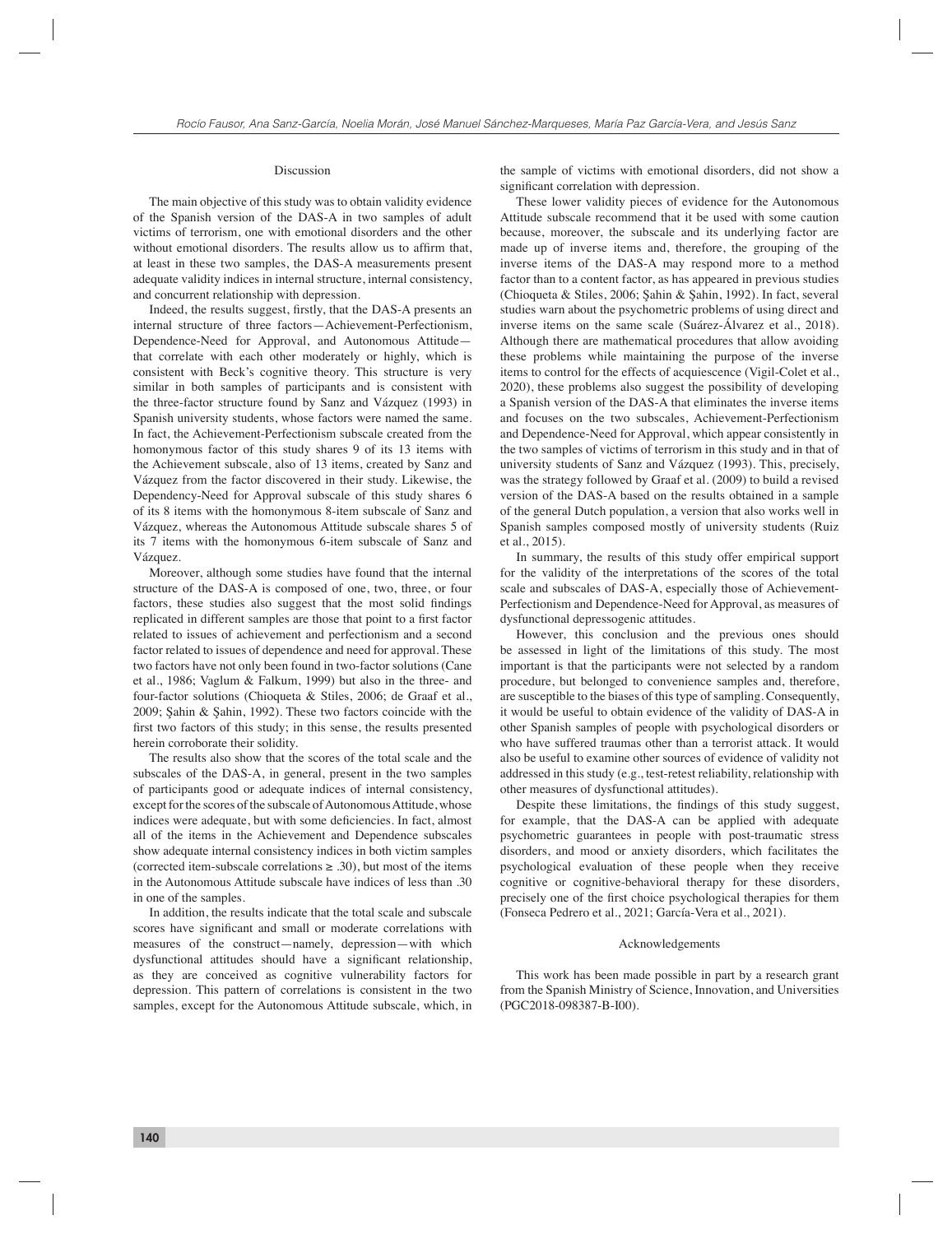#### References

- Beck, A. T., & Haigh, E. A. P. (2014). Advances in cognitive theory and therapy: The generic cognitive model. *Annual Review of Clinical Psychology, 10*, 1-24. http://dx.doi.org/10.1146/annurev-clinpsy-032813-153734
- Beck, A. T., Rush, A. J., Shaw, B. F., & Emery, G. (1979). *Cognitive therapy of depression*. Guilford Press.
- Beck, A. T., Steer, R. A., & Brown, G. K. (1996). *Manual for the Beck Depression Inventory-II*. Psychological Corporation.
- Beck, A. T., Steer, R. A., & Brown, G. K. (2011). *Manual. BDI-II. Inventario de Depresión de Beck-II* (Adaptación española: Sanz, J., y Vázquez, C.) [Manual. BDI-II. Beck Depression Inventory-II (Spanish adaptation: Sanz, J., & Vázquez, C.)]. Pearson Educación.
- Calderón Garrido, C., Navarro González, D., Lorenzo Seva, U., & Ferrando Piera, P. J. (2019). Multidimensional or essentially unidimensional? A multi-faceted factor-analytic approach for assessing the dimensionality of tests and items. *Psicothema, 31*(4), 450-457. http://dx.doi. org/10.7334/psicothema2019.153
- Cane, D. B., Olinger, L. J., Gotlib, I. H., & Kuiper, N. A. (1986). Factor structure of the Dysfunctional Attitude Scale in a student population. *Journal of Clinical Psychology, 42*(2), 307-309. https://dx.doi. org/10.1002/1097-4679(198603)42:23.0.CO;2-J
- Carrasco Ortiz, M. Á., & Rodríguez Testal, J. F. (1998). Procesamiento de información autorreferente y referente a otros: nivel depresivo y actitudes disfuncionales en una muestra de estudiantes [Processing of self-referencing and referencing-to-others information: Depressive level and dysfunctional attitudes in a sample of students]. *Apuntes de Psicología, 16*(3), 283-302.
- Chioqueta, A. P., & Stiles, T. C. (2006). Factor structure of the Dysfunctional Attitude Scale (Form A) and the Automatic thoughts Questionnaire: An exploratory study. *Psychological Reports, 99*(1), 239-247. http://dx.doi. org/10.2466/PR0.99.5.239-247
- Cristea, I. A., Huibers, M. J. H., David, D., Hollon, S. D., Andersson, G., & Cuijpers, P. (2015). The effects of cognitive behavior therapy for adult depression on dysfunctional thinking: A meta-analysis. *Clinical Psychology Review, 42*, 62-71. http://dx.doi.org/10.1016/j. cpr.2015.08.003
- Cuéllar, M. P., Guerrero, M. N., Marfil, M. N., & Uclés, I. R. (2007). Cronicidad de los trastornos del estado de ánimo: relaciones con actitudes cognitivas disfuncionales y con alteraciones de la personalidad [Chronicity of mood disorders: Relationships with dysfunctional cognitive attitudes and personality alterations]. *Clínica y Salud, 18*(2), 203-219.
- De Graaf, L. E., Roelofs, J., & Huibers, M. J. H. (2009). Measuring dysfunctional attitudes in the general population: The Dysfunctional Attitude Scale (form A) Revised. *Cognitive Therapy and Research, 33*(4), 345-355. http://dx.doi.org/10.1007/s10608-009-9229-y
- Ferrando, P. J. (2021). Seven decades of factor analysis: From Yela to present day. *Psicothema, 33*(3), 378-385. http://dx.doi.org/10.7334/ psicothema2021.24
- Ferrando, P. J., & Lorenzo-Seva, U. (2017). Program FACTOR at 10: Origins, development and future directions. *Psicothema, 29*(2), 236- 241. https://dx.doi.org/10.7334/psicothema2016.304
- First, M. B., Spitzer, R. L., Gibbon, M., & Williams, J. B. (1997). *User's guide for the Structured Clinical Interview for DSM-IV axis I disorders SCID-I: Clinician Version*. American Psychiatric Press.
- First, M., Spitzer, R. L., Gibbon, M., & Williams, J. B. W. (1999). *Entrevista clínica estructurada para los trastornos del eje I del DSM-IV: SCID-I. Versión clínica* [Structured Clinical Interview for DSM-IV axis I disorders SCID-I: Clinician Version]. Masson.
- Floyd, M., Scogin, F., & Chaplin, W. F. (2004). The Dysfunctional Attitudes Scale: Factor structure, reliability, and validity with older adults. *Aging & Mental Health, 8*(2), 153-160. https://dx.doi.org/10.1080/13607860 410001649572
- Fonseca Pedrero, E., Pérez-Álvarez, M., Al-Halabí, S., Inchausti, F., Muñiz, J., López-Navarro, E., Pérez de Albéniz, A., Lucas Molina, B., Debbané, M., Bobes-Bascarán, M. T., Gimeno-Peón, A., Prado-Abril, J., Fernández-Álvarez, J., Rodríguez-Testal, J. F., González Pando, D., Díez-Gómez, A., García Montes, J. M., García Cerdán, L., Osma, J.,
	- … Marrero, R. J. (2021). Tratamientos psicológicos empíricamente

apoyados para adultos: una revisión selectiva [Evidence-based psychological treatments for adults: A selective review]. *Psicothema, 33*(2), 188-197. http://dx.doi.org/10.7334/psicothema2020.426

- García-Vera, M. P., Sanz, J., & Sanz-García, A. (2021). Ten things every psychologist should know about treating psychological disorders in victims of terrorism. *Psicothema, 33*(2), 177-187. http://dx.doi. org/10.7334/psicothema2021.33
- Hernández, A., Ponsoda, V., Muñiz, J., Prieto, G., & Elosua, P. (2016). Revisión del modelo para evaluar la calidad de los test utilizados en España [Assesing the quality of tests in Spain: Revision of the Spanish test review model]. *Papeles del Psicólogo, 37*(3), 192-197.
- JASP Team (2020). *JASP (version 0.14)* [Computer software]. https://jaspstats.org
- Lobbestael, J., Leurgans, M., & Arntz, A. (2011). Inter-rater reliability of the Structured Clinical Interview for DSM-IV axis I disorders (SCID I) and axis II disorders (SCID II). *Clinical Psychology & Psychotherapy, 18*(1), 75-79. http://dx.doi.org/10.1002/cpp.693
- McDonald, R. P. (1999). *Test theory: A unified treatment*. Lawrence Erlbaum Associates.
- Moore, M. T., Fresco, D. M., Segal, Z. V., & Brown, T. A. (2014). An exploratory analysis of the factor structure of the Dysfunctional Attitude Scale-Form A (DAS). *Assessment, 21*(5), 570-579. https:// dx.doi.org/10.1177/1073191114524272
- Muñiz, J., & Fonseca-Pedrero, E. (2019). Diez pasos para la construcción de un test [Ten steps for test development]. *Psicothema, 31*(1), 7-16. https://dx.doi.org/10.7334/psicothema2018.291
- Ruiz, F. J., & Odriozola-González, P. (2016). The role of psychological inflexibility in Beck's cognitive model of depression in a sample of undergraduates. *Anales de Psicología, 32*(2), 441-447. http://dx.doi. org/10.6018/analesps.32.2.214551
- Ruiz, F. J., Suárez-Falcón, J. C., Odriozola-González, P., Barbero-Rubio, A., López-López, J. C., Eisenbeck, N., Budziszewska, L., & Gil, E. (2015). Factor structure and psychometric properties of the Spanish version of the "Dysfunctional Attitude Scale-Revised". *Behavioral Psychology-Psicología Conductual, 23*(2), 287-303.
- Şahin, N. H., & Şahin, N. (1992). How dysfunctional are the dysfunctional attitudes in another culture? *British Journal of Medical Psychology, 65*(1), 17-26. http://dx.doi.org/10.1111/j.2044-8341.1992.tb01680.x
- Sanz, J., & García-Vera, M. P. (2013). Rendimiento diagnóstico y estructura factorial del Inventario de Depresión de Beck-II (BDI-II) [Diagnostic performance and factorial structure of the Beck Depression Inventory-Second Edition (BDI-II)]. *Anales de Psicología, 29*(1), 66-75. https:// dx.doi.org/10.6018/analesps.29.1.130532
- Sanz, J., & García-Vera, M. P. (2017). Ideas equivocadas sobre la depresión y su tratamiento (II) [Misconceptions about depression and its treatment (II)]. *Papeles del Psicólogo, 38*(3), 177-184.
- Sanz, J., Gutiérrez, S., Gesteira, C., & García-Vera, M. P. (2014). Criterios y baremos para interpretar el "Inventario de Depresión de Beck-II" (BDI-II) [Criteria and norms for interpreting the Beck Depression Inverntory-II (BDI-II)]. *Behavioral Psychology-Psicología Conductual, 22*(1), 37-59.
- Sanz, J., & Vázquez, C. (1993). Adaptación española de la Escala de Actitudes Disfuncionales (DAS) de Beck: propiedades psicométricas y clínicas [Spanish adaptation of Beck's Dysfunctional Attitude Scale (DAS): Psychometric and clinical properties]. *Análisis y Modificación de Conducta, 19*, 707-750.
- Sanz, J., & Vázquez, C. (1994). Algunas consideraciones adicionales sobre la Escala de Actitudes Disfuncionales (DAS) de Weissman y Beck [Some additional considerations on Weissman and Beck's Dysfunctional Attitude Scale (DAS)]. *Análisis y Modificación de Conducta*, 20, 669-673.
- Senín-Calderón, C., Perona-Garcelán, S., Ruíz-Veguilla, M., & Rodríguez-Testal, J. F. (2017). Leiden Index of Depression Sensitivity-Revised (LEIDS-R): Spanish validation proposal. *International Journal of Clinical and Health Psychology, 17*(2), 139-150. https://dx.doi. org/10.1016/j.ijchp.2017.02.001
- Soflau, R., & David, D. O. (2017). A meta-analytical approach of the relationships between the irrationality of beliefs and the functionality of automatic thoughts. *Cognitive Therapy and Research, 41*(2), 178- 192. http://dx.doi.org/10.1007/s10608-016-9812-y